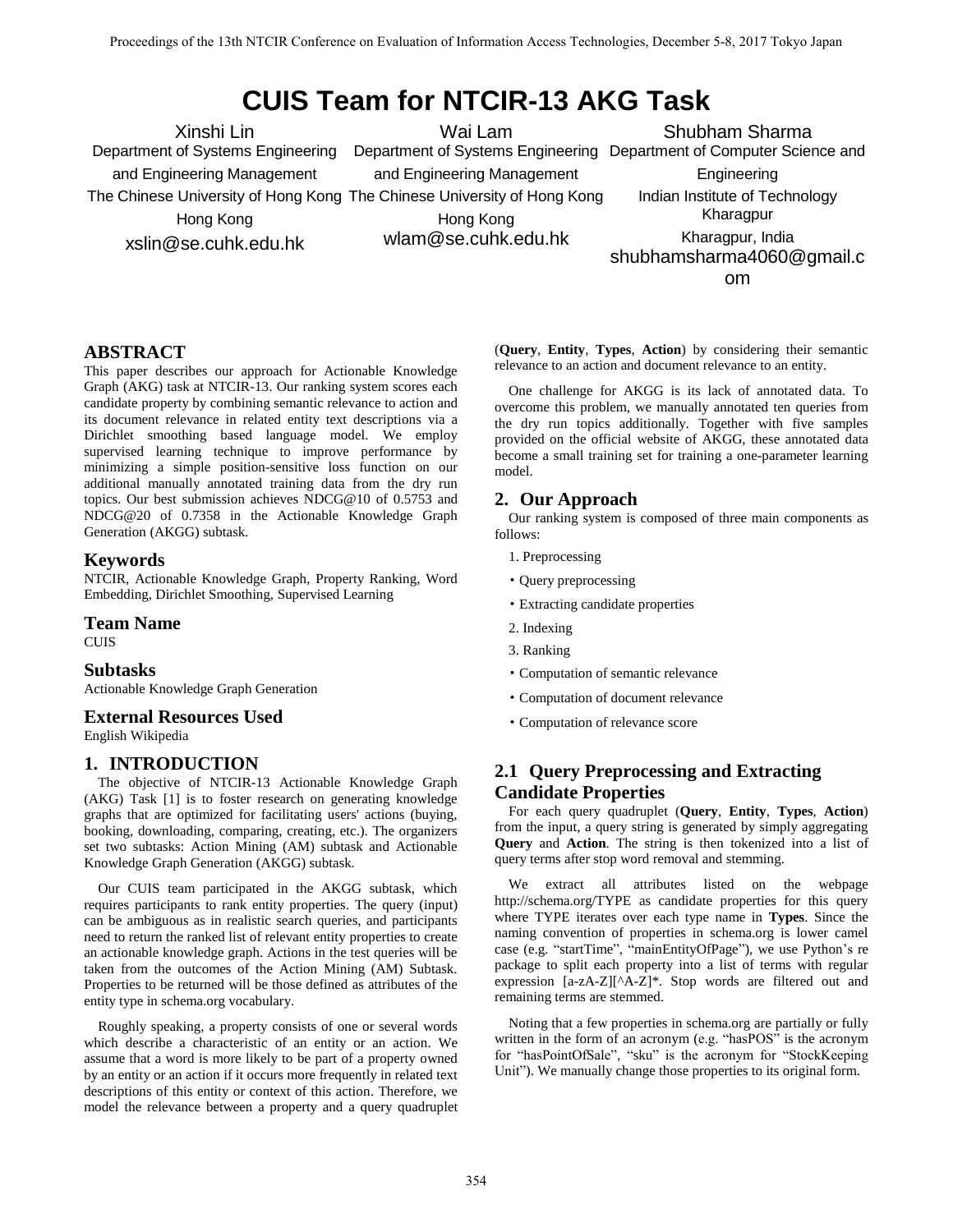#### **2.2 Indexing**

As main source of text descriptions for entities, an English Wikipedia dump were automatically indexed to build a database for computing document relevance.

A Wikipedia dump stores data in XML format. We can automatically extract articles with the help of genism, a Python package for Natural Language Processing [2]. The index contains two fields, "title" and "content", which stores the title of a Wikipedia article and its textual content respectively.

## **2.3 Ranking Entity Properties**

#### **Semantic Relevance**

We score each property by considering its semantic relevance to the query. The relevance score is defined by the following formula:

$$
score_1(q, a|C) = \sum_{t \in T_q} log(max\{g(t, t_a)\}) \, , \forall \, t_a \in T_a
$$

where  $T_q$  is the list of query terms,  $T_a$  is the list of attribute terms, and  $g$  is a similarity measure in the context of corpus  $C$  for query term t and attribute term  $t_a$ . For AKGG subtask, we set  $g$  to cosine similarity of word embedding representation of two terms.

#### **Document Relevance**

Besides semantic relevance, we also consider document relevance of a property given a query quadruplet, which is defined as logarithm of probability of property being relevant given the document related to the query. We apply a Dirichlet smoothing based language model [3] to model the relevance, which is defined by the following formulas:

$$
score_2(q, a|C) = \sum_{t \in T_p} log p(t|d_q)
$$

$$
p(t|d_q) = \frac{tf(t, d_q) + \mu p(t|C)}{|d_q| + \mu}
$$

where  $d_q$  is the document related to the query q in the corpus C and  $tf(t, d_q)$  is the raw frequency of the term t in the document. The prior parameter  $\mu$  is set to the average document length in the whole collection of documents.

#### **Computation of Relevance Score**

We define the final relevance score as the weighted average of the previous mentioned relevance scores.

$$
score(q, a) = \sum_{i=1}^{m} \lambda_i score_1(q, a | C_i) + \sum_{j=1}^{n} \gamma_j score_2(q, a | C'_j)
$$

where  $C_i$  denotes the  $i$ -th corpus for computing semantic relevance,  $C'_i$  denotes the *j*-th corpus for computing document relevance.  $\lambda_i$  and  $\gamma_j$  are parameters such that  $\sum_{i=1}^m \lambda_i + \sum_{i=1}^n \gamma_j =$ 1.

We employ supervised learning technique to determine the unknown parameters, the value of model parameter  $\theta =$  $(\lambda_1, ..., \lambda_m, \gamma_1, ..., \gamma_n)$  was obtained by minimizing the following position-sensitive loss function:

$$
\theta = \mathop{\mathrm{\textit{arg\,min}}}\limits_{\theta} \sum_{\boldsymbol{q} \in \boldsymbol{Q}} Loss(q, L_{\mathit{q}} | \theta)
$$

$$
Loss(q, L_q | \boldsymbol{\theta}) = \frac{1}{|L_q|} \sum_{a \in L_q} (Rank(a | \boldsymbol{\theta}) - GTRank(a))^2
$$

where  $Q$  denotes the collection of all queries,  $L_q$  denotes the ranked list of properties according to their relevance score.  $Rank(a|\theta)$  is the rank of property a returned by our ranking system given parameter  $\theta$  and  $GTRank(a)$  is the actual rank of property  $\alpha$  in the ground truth.

 Due to the lack of annotated data, we only use English Wikipedia as the only corpus for computing both semantic relevance and document relevance. Then the model is therefore reduced into its one-parameter version since we have  $\lambda_1 + \gamma_1 = 1$ , which was trained by performing a grid search for the parameter  $\lambda_1$  to optimize the corresponding loss function.

## **3. Experiments**

#### **3.1 Experiment Setup**

We use the English Wikipedia dump on June 2017 as the main corpus. The CBOW based word embedding model is trained via gensim's word2vec module with parameter (size=400, window=5, min count=5). Articles extracted from the Wikipedia dump were indexed using Pylucene. For a given entity in the query quadruplet, a related Wikipedia article is defined as the document whose title is the same as the entity name. If such article does not exist, we simply use Lucene's default BM25F search engine to retrieve the most relevant article in the title field given the entity name as the query.

As stated by the organizers, the returned properties from submitted runs were pooled and given to annotators (CrowdFlower workers). The annotators (at least three annotators per each result) had to choose among the following options:

- L4: Perfect
- L3: Excellent
- L2: Good
- L1: Fair
- L0: Bad

Normalized discounted cumulative gain (NDCG) and normalized expected reciprocal rank (NERR) are used as the evaluation metric and only top 20 properties returned by system were pooled and evaluated.

#### **3.2 Experiment Results**

We submitted three runs. Run 1 consists of the results returned by our previously mentioned ranking system and remove those unidentified attributes such as "gtin8" or "gtin12". Run 2 is the unfiltered version of run 1. Run 3 was the bag-of-words version of Run 1, which removes the logarithm part in the computation of the semantic relevance and the document relevance and simply sums up the similarities or probabilities.

As shown in Table 1, the column "Runs" shows the name of each run. The column "NDCG@10" and "NDCG@20" report normalized discounted cumulative gain at top-10 and top-20 for each run respectively. The column "NERR@10" and "NERR@20" report normalized expected reciprocal rank at top-10 and top-20 for each run respectively.